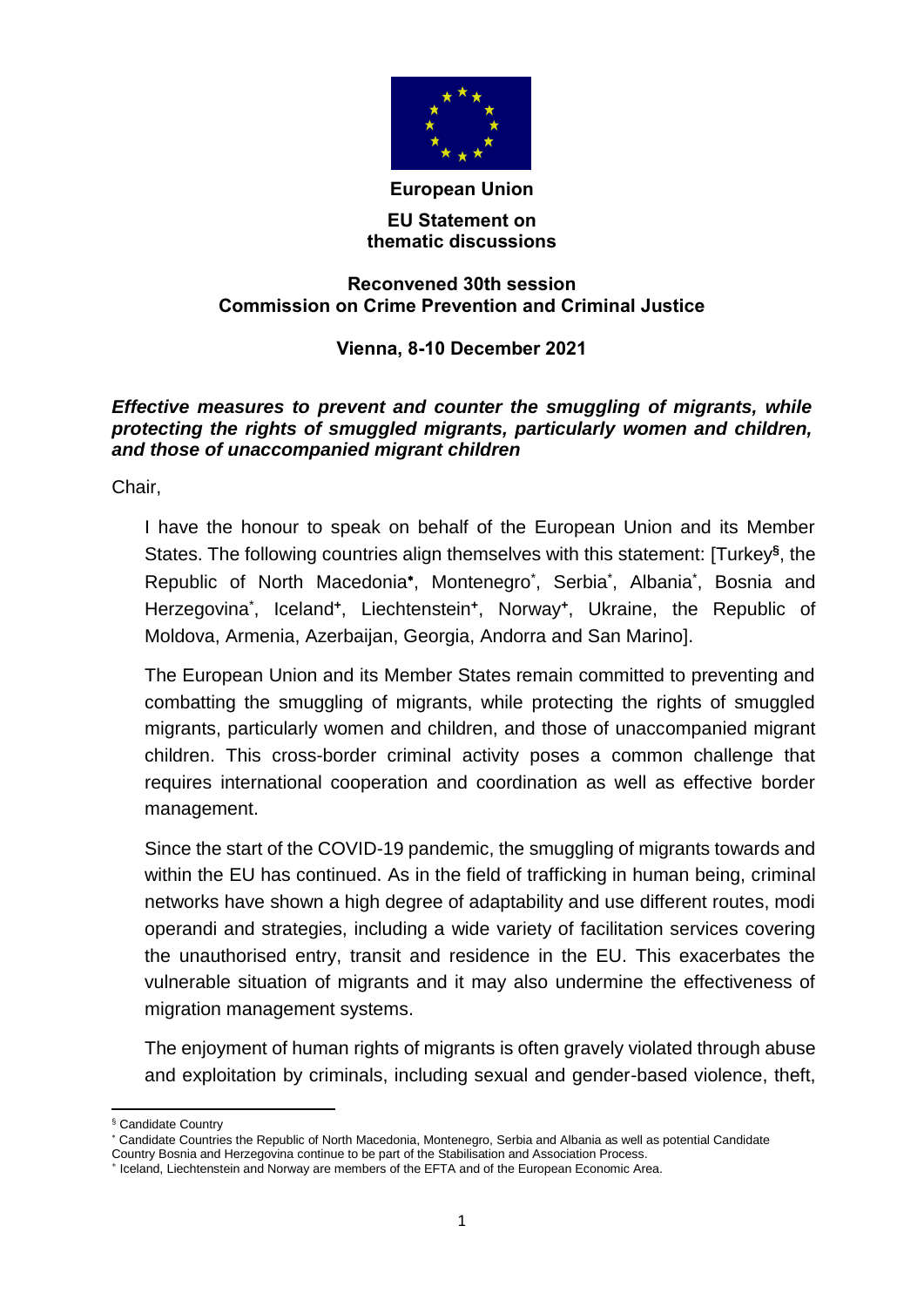kidnapping for ransom, robbery, extortion and trafficking in human beings. Unaccompanied children are particularly exposed to exploitation, violence and abuse, while women and girls are likely to suffer sexual and gender-based violence *en route*. We need to provide migrants with humane treatment and full protection of their human rights along the migratory routes. We need to provide smuggled migrants who are victims of crimes with effective access to justice.

The New Pact on Migration and Asylum proposed by the European Commission and the EU Security Union Strategy of 2020 both underline the importance of preventing and addressing migrant smuggling, as a key element of humanitarian and migration management.

Working with partner countries includes support to reduce the incentives to embark on dangerous journeys, by providing protection to those in need, addressing the root causes of irregular migration, creating job opportunities and promoting decent work, legal migration and safe legal pathways to Europe in accordance with national competences and communicating these measures through targeted information campaigns. This will contribute to avoiding the loss of life of people during perilous journeys, whether on land or at sea.

The European Commission presented on 29 September 2021 a renewed EU action plan against migrant smuggling for the period 2021-2025. The main pillars of the EU action plan are: (1) reinforced cooperation with partner countries and international organisations; (2) sanctioning migrant smugglers and preventing the exploitation of migrants; (3) reinforcing cooperation and supporting the work of law enforcement and of the judiciary; and (4) increased knowledge base.

The EU action plan underlines the need to prevent the exploitation of migrants, in line with EU strategies on victim's rights, combatting trafficking in human beings, and the rights of the child. It stresses that the protection of fundamental rights in police and judicial proceedings needs to be ensured, with specific attention for cases where migrants become victims of trafficking.

We consider essential to prevent the separation of families during migratory journeys and develop search mechanisms for missing family members. Upon arrival on EU territory, people with special needs and vulnerability should be identified as a priority and referred to adequate support by appropriate entities. To prevent migrant smuggling and trafficking of human beings within the EU, asylum authorities and other relevant EU Member State authorities are encouraged to increase their monitoring activities within and around reception centres. Information regarding the risks of smuggling are provided to asylum seekers and other migrants.

The EU action plan stresses also that similar to much of the serious and organised crime in the EU, the widespread use of social media and digital tools generates an